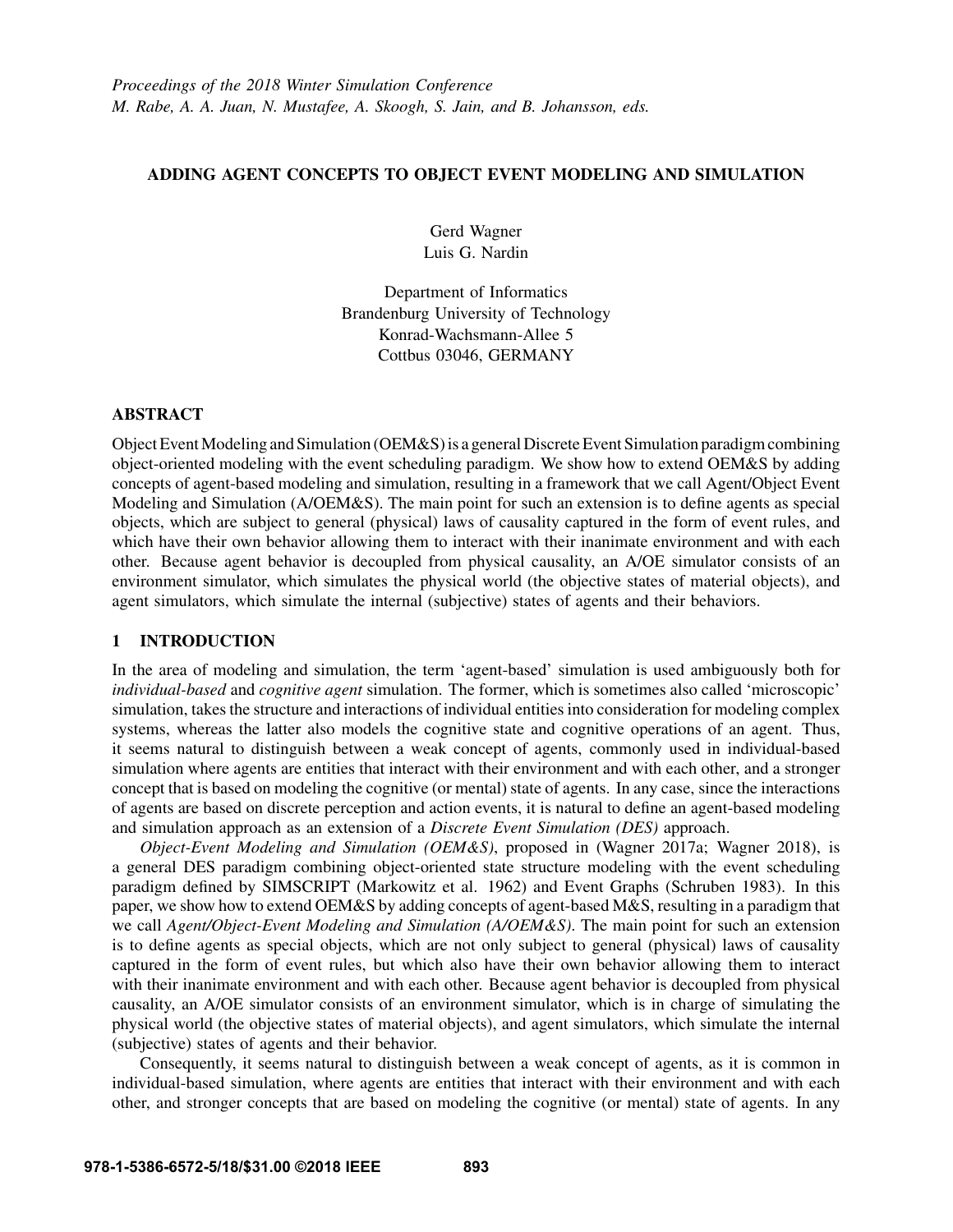case, since the interactions of agents are based on discrete perception and action events, it is natural to define an agent-based M&S approach as an extension of a *Discrete Event Simulation (DES)* approach.

This paper presents the issues and the modeling concepts needed for A/OEM&S. In a follow-up paper, we will present a JavaScript-based implementation of an A/OEM&S framework called *A-OESjs*.

For a general model of the interactive behavior of agents, we need to model the beliefs of an agent about its environment and about itself, which result both from perception and from communication. Beliefs represent the typically partial and sometimes incorrect (subjective) information of agents about their environment. They are the most basic component of the cognitive state of an agent. The simplest model of a cognitive state only consists of beliefs, while more advanced models may also include commitments, goals, intentions, emotions, etc. The beliefs of an agent can be viewed as its information items, such that the term *information state* is synonymous to *belief state*.

In many agent-based M&S projects, it is not relevant to model the incompleteness of beliefs or the possibility of incorrect beliefs, and, consequently, there is no need for representing an explicit belief state as a kind of duplication of the objective information state managed by the simulator. In these cases, we can make the assumption that agents have *perfect information* and short-circuit their information state with the objective information state managed by the simulator.

A concept of belief is needed for modeling both basic forms of interactive behavior: for modeling the interaction with the inanimate environment via a perception-action cycle and for modeling communication between agents. Perception events typically lead to the formation of new beliefs, which are the basis for (re)actions. New beliefs may also result from communication events, especially in communication processes based on tell-ask-reply messages. A concept of belief is needed for modeling both basic forms of interactive behavior: the interaction with the inanimate environment via a perception-action cycle and the communication between agents. Perception events typically lead to the update or formation of new beliefs, which are the basis for (re)actions. Updated and new beliefs may also result from communication events, especially in communication processes based on tell-ask-reply messages.

The beliefs of an agent about objects in the environment (including other agents) cannot be represented in the form of *property-value slots*, like *nameOf007* = "JB", but need to be represented in the form of *object-property-value triples*, like  $\langle 007,$  name, "JB"). Therefore, the types of beliefs of an agent cannot be defined by ordinary properties in the definition of an agent type *A*, but rather by *belief object types O<sup>b</sup>* , such that an agent of type *A* may have beliefs about belief objects of type  $O^b$  in the form of object-property-value triples.

In general, communication between agents includes many forms of conversational message exchanges. The most fundamental message types for agent communication are TELL, ASK and REPLY, which are also included in the agent communication language standards FIPA (Foundation for Intelligent Physical Agents) (Fipa 1996) and KQML (Kqml 1993). Making a distinction between facts and beliefs in a simulation framework allows distinguishing between sincere answers and lies in communication.

In general, the behavioural repertoire of an agent may include both *reactive* and *proactive* forms of behavior. The reactive behavior of an agent consists of actions performed in response to events. Proactive behavior is based on declarative tasks or goals that define a certain state of affairs, for which to achieve an agent has to generate and execute an action plan. Whenever an agent commits to execute an action plan, such a plan may be viewed to be a component of the agent's cognitive state in the sense of an *intention*.

There is a popular term, "belief/desire/intention (BDI) architecture", standing for a class of mental agent architectures that have only been sketched, but not well-defined, in (Bratman et al. 1988). In most BDI architectures, the term "desire" is interpreted in the sense of goals. Thus, the term essentially stands for any architecture supporting proactive behavior.

Since reactive behavior is more fundamental than proactive behavior, the latter should be added to a well-defined architecture of the former. In this paper, we are only concerned with reactive behavior. But we plan to add proactive behavior later, when the foundations of A/OEM&S have been established.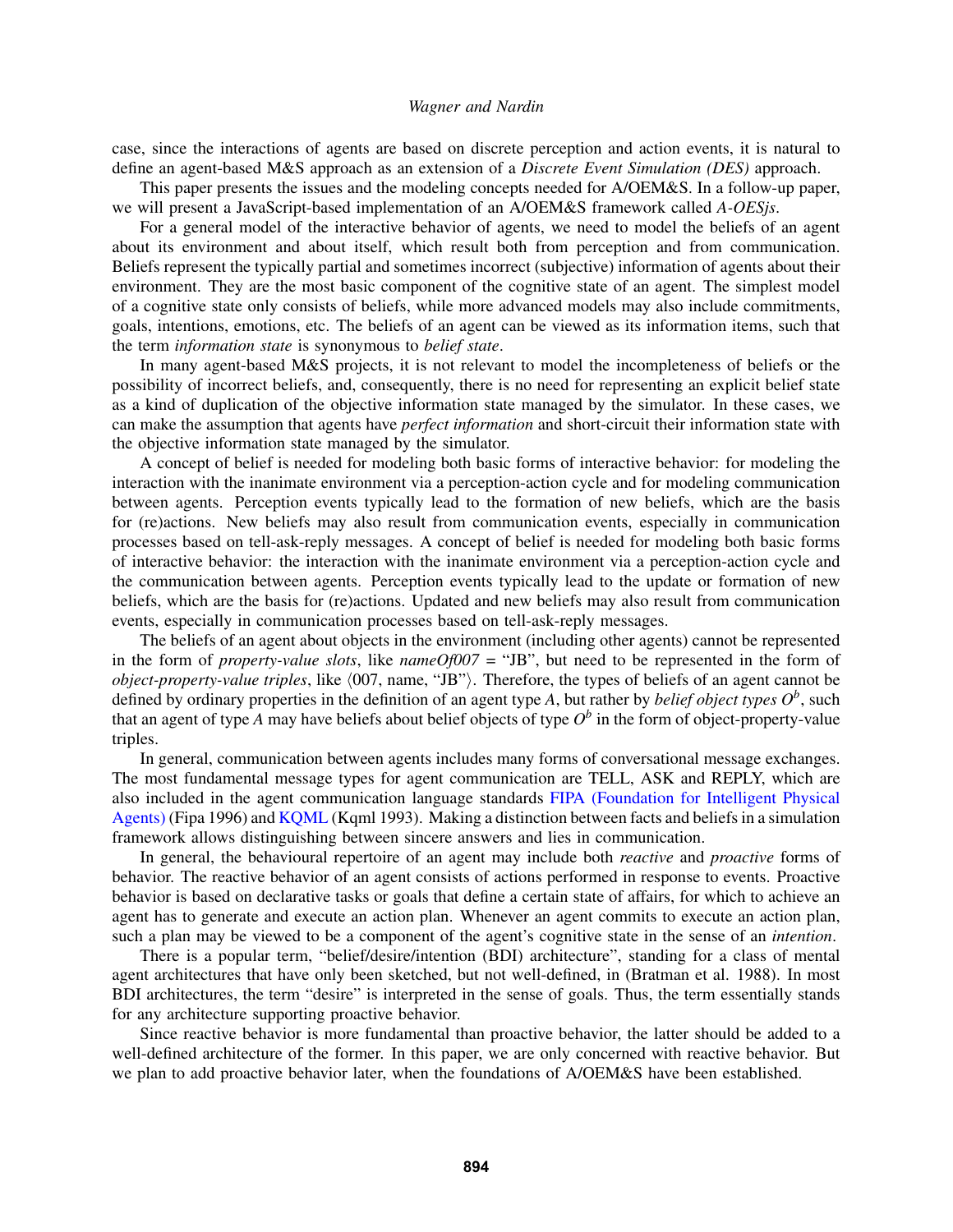As an illustrating example, we use a scenario where a prince, after arriving on an island represented as a 2-dimensional grid, has to collect treasures and find the castle with the princess. On his way, the prince may meet knights who have information about the position of nearby treasures and the direction to the castle with the princess. All objects, including the castles, the princess, the treasures, the prince and the knights, have a position in the form of an  $(x, y)$  grid coordinate. These object positions are facts maintained by the environment simulator. As agents, the prince and the knights have self-beliefs about their own position and certain beliefs about the position of treasures and the castle with the princess.

### 2 RELATED WORK

Scientific communities adopt agent concepts differently. The most prominent communities exploiting these concepts are the Agent-Based Modeling (ABM) and the Multiagent System (MAS) communities. The former uses the concept of agents as an abstraction to model a collection of autonomous decision-making entities to searching for explanatory insights into collective behavior (Bonabeau 2002); while the latter uses the agent abstraction to design systems composed of a loosely coupled network of agents that work together to solve specific practical and engineering problems that are beyond the individual capabilities or knowledge of each agent (Stone and Veloso 2000). Although both use the concept of agents, their goal differences prevent them from agreeing on a standard definition. Still, they agree on some agents capabilities: (1) to perceive the environment (*perceive*), (2) to store and update their subjective view of the environment (*belief*), (3) to change the environment (*act*), and (4) to interact among themselves (*communicate*).

Current simulation tools used by these communities offer different levels of support for modeling these features (see Table 1). Usually platforms used by the ABM community are based on the object-oriented approach and they neither support modeling beliefs or message types, nor clearly distinguish between facts and beliefs.

| <b>Platform</b> | <b>Perceive-Act</b> | <b>Fact/Belief</b> | <b>Belief Type</b>     | <b>Message Type</b> |
|-----------------|---------------------|--------------------|------------------------|---------------------|
| NetLogo         | Yes                 | No                 | <i>property-value</i>  |                     |
| Repast Symphony | Yes                 | N <sub>0</sub>     |                        |                     |
| <b>MASON</b>    | Yes                 | N <sub>0</sub>     |                        |                     |
| Gamma           | Yes                 | N <sub>0</sub>     |                        | <b>FIPA</b>         |
| AnyLogic        | Yes                 | N <sub>0</sub>     |                        |                     |
| Jadex BDI       | Yes                 | N <sub>0</sub>     | <i>property-object</i> | <b>FIPA</b>         |
| Jason           | Yes                 | <b>Yes</b>         | first-order predicate  | partially FIPA/KOML |
| 2APL            | Yes                 | <b>Yes</b>         | first-order predicate  | <b>FIPA</b>         |

Table 1: Summary of agent supported features of ABM and MAS platforms.

NetLogo (Wilensky 1999) allows the representation of situated agents as turtles in an environment represented as a 2-dimensional space divided up into a grid of patches. Turtles support simple *property-value* variables (or beliefs), some predefined by the system, but they do not distinguish between facts and beliefs. Turtles can act using the command *ask* to sense the environment or to interact with other turtles. Turtles interact via method invocation rather than via the exchange of typed messages.

Repast Symphony (North et al. 2013) and MASON (Luke et al. 2005) are both multiagent simulation toolboxes that provide a set of tools for developing agent-based models in Java. Agents in these toolboxes are defined by extending an abstract Agent class that include default actions and perceptions of the agent. These toolboxes, however, do not support any built-in belief model or message types, leaving their definition to the modeler. Likewise, the GAMA (Drogoul et al. 2013) platform does not define any programming construct to model beliefs; however, GAMA provides a high-level modeling language (GAML) that supports message types, multi-level modeling of agents and very complex environment representations.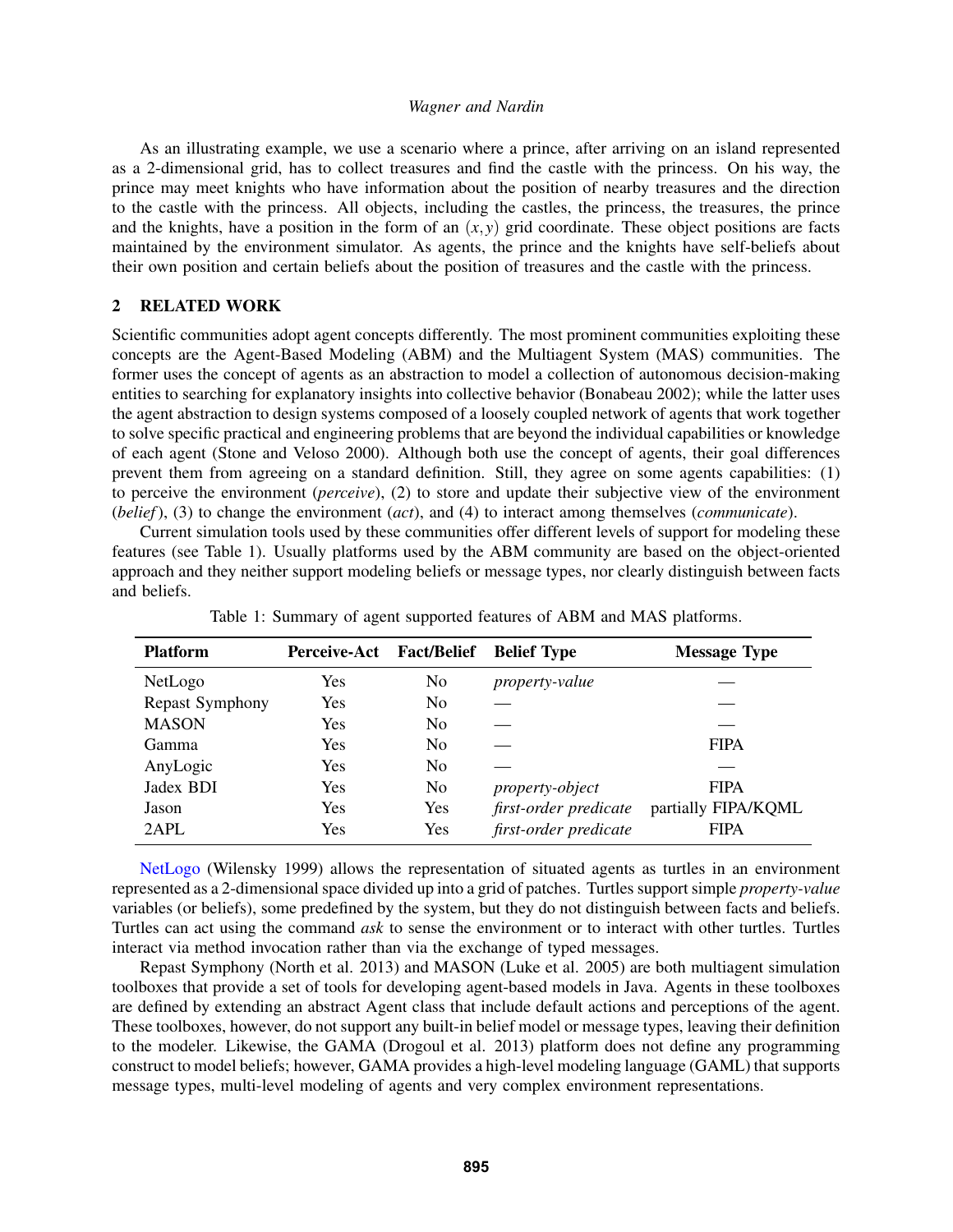AnyLogic is a multimethod simulation modeling tool that supports agent-based, discrete event and system dynamics simulation methodologies. Agents are represented as active objects and modeled as state machines that support sensing and acting on the environment as well as the interaction with other agents. AnyLogic, however, does not neither distinguish between facts and beliefs nor supports belief modeling.

The situation is different to the MAS community in which frameworks, such as Jadex BDI (Pokahr et al. 2005), Jason (Bordini et al. 2007) and 2APL (Dastani 2008), provide programming constructs to specify systems in terms of a set of individual agents and a set of environments in which agents can perform actions. At the individual agent level, these frameworks provide programming constructs to implement cognitive agents based on the BDI architecture, such as beliefs, goals, plans, actions (i.e., belief updates, external actions, or communication actions), and a set of rules through which the agent can decide which actions to perform. They also define or use specific message types through which agents can communicate.

A/OEM&S may bridge the gap between both communities and integrates features important to both in a single formally well-defined simulation platform.

### 3 INTRODUCTION TO OEM&S

For modeling a discrete dynamic system according to the OEM&S paradigm, we have to

- 1. Describe its object types and event types;
- 2. Specify, for any event type, an *event rule* that captures a *causal regularity* responsible for state changes of objects and follow-up events, and that is triggered by events of that type.

In OEM&S, the object types and event types that are relevant for describing the state structure and dynamics of the system under investigation are defined in an information model, which forms the basis for making a process model. Any simulation modeling approach following the OEM&S paradigm (called an *OEM approach*) needs to choose, or define, an information modeling language and a process modeling language. Possible choices are Entity Relationship Diagrams or UML Class Diagrams for information modeling, and UML Activity Diagrams or BPMN Process Diagrams for process modeling. In the OEM approach of Wagner (2018), the choice consists of UML Class Diagrams for conceptual information modeling and information design modeling, as well as BPMN Process Diagrams for conceptual process modeling and DPMN Process Diagrams for process design modeling (DPMN stands for *Discrete Event Process Modeling Notation*, which is a BPMN-based process modeling language).

Object types and event types are modeled as special categories of classes in a UML Class Diagram, which can be implemented with any object-oriented (OO) programming language or simulation library/framework. *Random variables* are modeled as a special category of UML operations constrained to comply with a specific probability distribution such that they can be implemented as methods of an object or event class with any OO simulation technology. *Event rules*, which include *event routines*, are modeled visually in BPMN and DPMN process diagrams and textually in pseudo-code, such that they can be implemented in the form of special *onEvent* methods of event classes.

An OEM approach results in a simulation design model specifying object types and event types and causal regularities for each type of event in the form of event rules. Such a specification has a well-defined operational semantics, as shown in (Wagner 2017a). It can, in principle, be implemented with any OO simulation technology. However, a straightforward implementation can only be expected from a technology that implements the OEM&S paradigm, such as the OES JavaScript (OESjs) framework presented in (Wagner 2017b).

## 4 BELIEFS

In the simulation of cognitive agents that are situated in an environment consisting of objects and agents, there are two kinds of information items: facts and beliefs. Facts represent the true (objective) state of the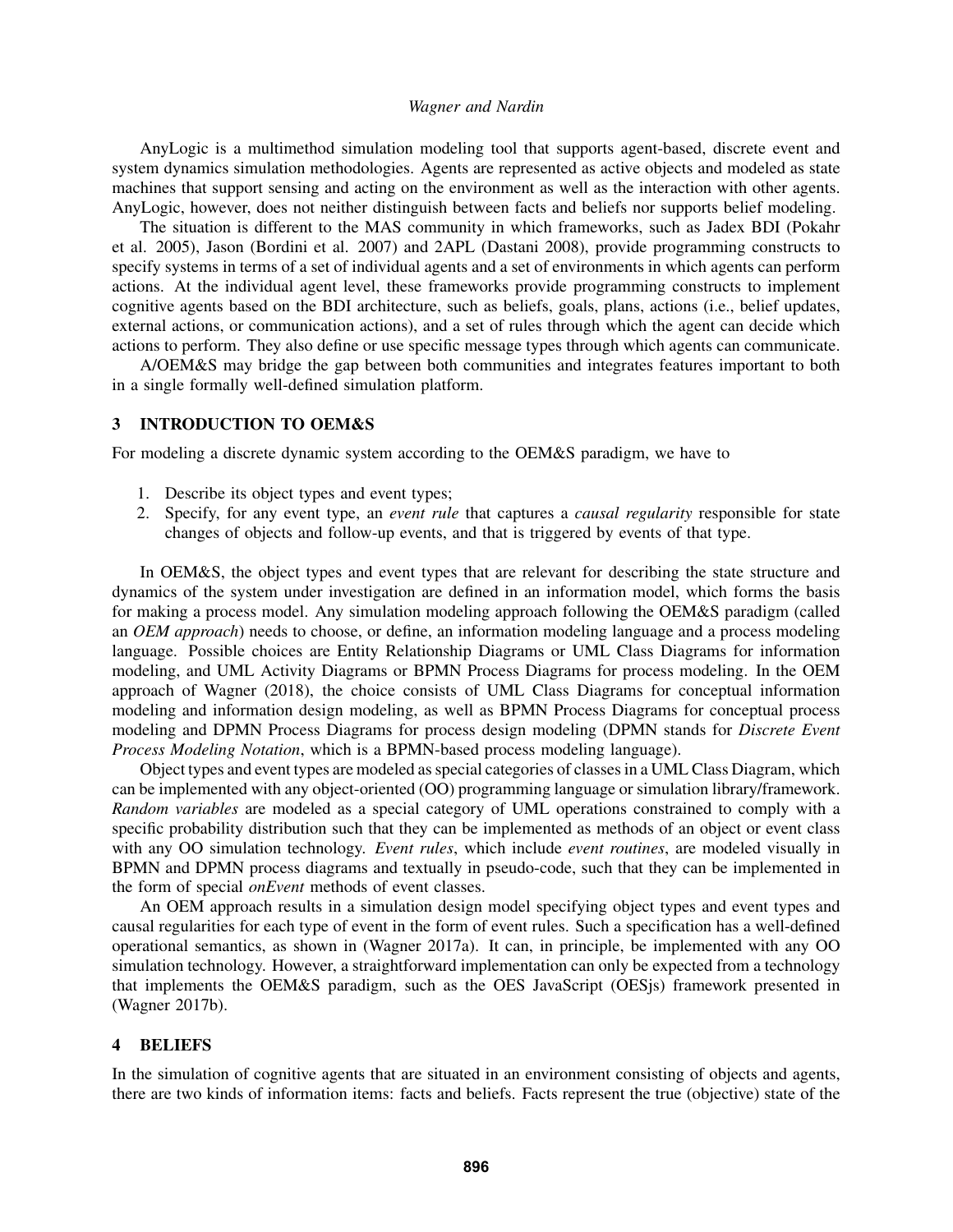environment, while beliefs represent the typically partial and sometimes incorrect (subjective) information of agents about their environment.

In general, not all beliefs are categorical (having a classical truth value). Certain types of beliefs may be qualified in some way, e.g., in terms of (disjunctive or gradual) uncertainty, lineage or multi-level security. Gradual uncertainty can be expressed with the help of an uncertainty scale such as fuzzy certainty values or probabilities. However, for simplicity, and lack of space, we will not consider any type of belief qualification in this paper.

Beliefs about objects in the environment (including other agents) cannot be represented by simple *property-value slots*, but need to be represented by *object-property-value triples*. Therefore, the definition of an agent type *A* may include the definition of one or more *belief object types O<sup>b</sup>* , such that an agent of type *A* may have beliefs about belief objects of type  $O^b$  in the form of object-property-value triples. These belief triples may be stored in relational-database-like tables or Resource Description Framework (RDF) (W3c 2014) style triple stores as part of the agent's mental state.

The concept of belief object types allows to represent all kinds of beliefs of an agent about its environment, no matter which vocabulary (or ontology) the agent is using. In this way, agents could either use a shared vocabulary, or they could use their own private vocabularies, which would have to be mapped to each other for successful communication. However, in this paper, we do not consider the problems of private vocabularies and ontology/vocabulary mapping. Proposals for solving these communication problems with the help of semantic negotiation, shared and common ontologies or cooperation between agents can be found in (Diggelen et al. 2006; Williams 2004; Garruzzo and Rosaci 2007).

For simplicity, we assume that all agents are using a shared vocabulary, which is the same as the vocabulary used by the environment simulator. This *shared vocabulary assumption* implies that all agents, and the environment simulator, use the same unique names for

- 1. Object types,
- 2. Properties of objects,
- 3. Objects.

Notice that, technically, the unique names for objects are object IDs.

The shared vocabulary assumption does not imply that a belief object type defined for several agents has the same schema (set of properties) as the corresponding object type defined for the environment simulator. As shown in the example below, since beliefs are often incomplete, belief object types may be defined with a subset of the properties defined for the corresponding object type. An additional assumption, called the *shared schema assumption*, is needed for making the schemas of belief object types equal to the schemas of corresponding object types.

For defining an agent type, such as *Prince*, we have to specify its objective properties, like *x*, *y* and *wealth* providing its objective position and wealth, its self-belief properties (e.g., *wealth* for representing its believed wealth) and its belief object types, e.g., *Treasure* and *Princess*.

Following the syntax of OESjs, we could have the following code for an A/OES agent type definition in A-OESjs:

```
var Prince = new aGENTtYPE({
  name: "Prince",
  supertype: "GridSpaceObject",
  properties: {"wealth": {range: "NonNegativeInteger"}},
  selfBeliefProperties: ["wealth"],
 beliefObjectTypes: [{"Treasure": ["x","y"]}, {"Princess": ["x","y"]}],
  ...
 });
```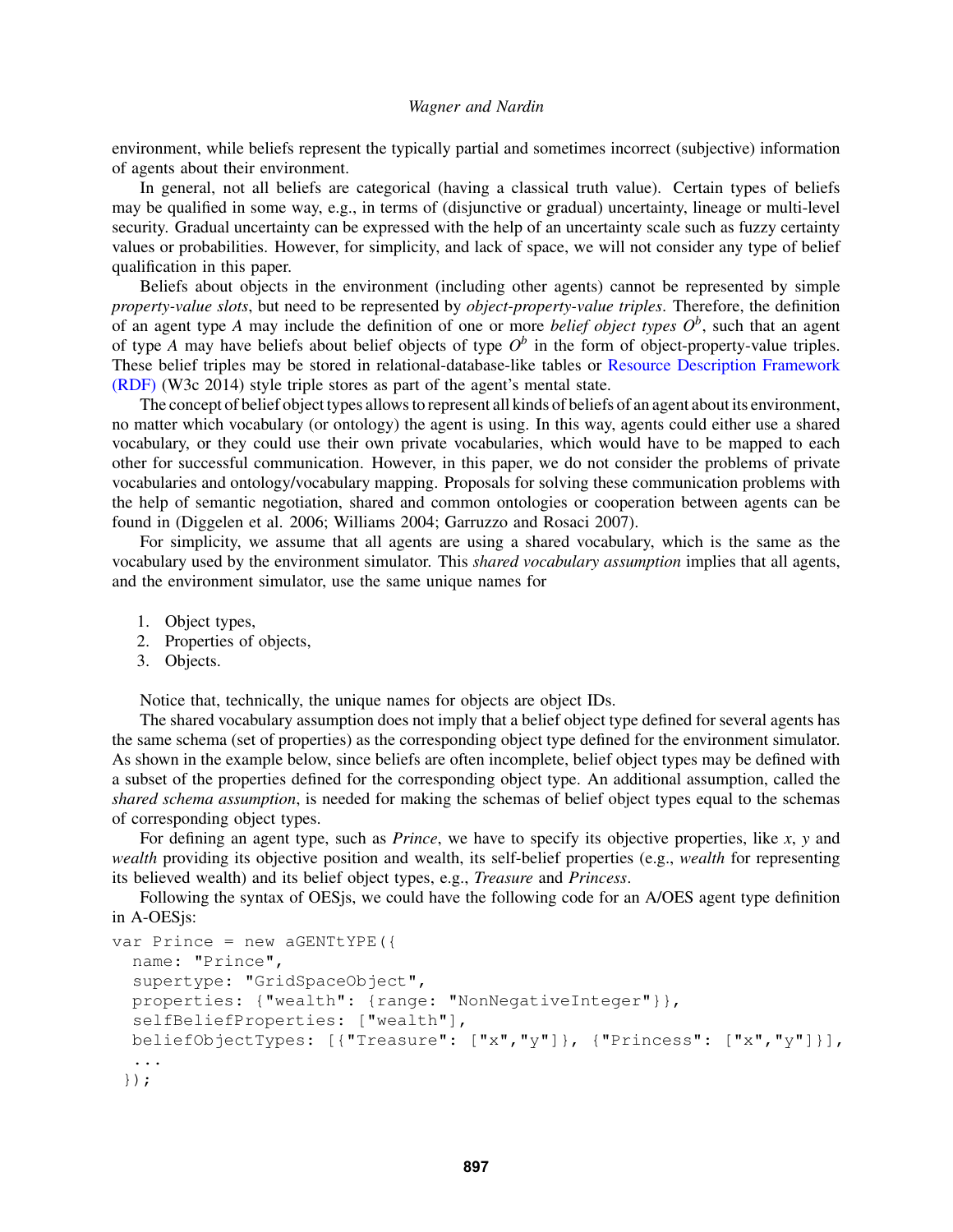Notice that the agent type *Prince* is defined as a subtype of *GridSpaceObject* such that it inherits the gridspace position properties *x* and *y*. Since there are no corresponding definitions of self-belief properties, this means that a prince agent does not have a belief about (i.e., does not know) its position, but only have beliefs about its wealth and about the positions of the treasure and the princess objects.

The distinction between facts and beliefs requires that a simulator maintains both the objective and the subjective state of an agent in parallel. This can be achieved by forming two classes from an agent type definition: an *agent object* (AO) class and an *agent subject* (AS) class. E.g., the agent type *Prince* could be implemented by forming the *PrinceAO* and *PrinceAS* classes shown in Figure 1.



Figure 1: Two sides of the same coin: an *agent object type* and a corresponding *agent subject type*.

While the instances of an agent object class are objects whose states are managed by the environment simulator, the instances of an agent subject class represent agents that are managed by an agent simulator. which may run in a separate thread.

Using the shared schema assumption, the *Prince* agent type definition can be simplified to

```
var Prince = new aGENTtYPE({
  name: "Prince",
  supertype: "GridSpaceObject",
  properties: {"wealth": {range: "NonNegativeInteger"}},
 beliefObjectTypes: ["Treasure", "Princess"],
  ...
 });
```
Based on the shared schema assumption, (1) prince agents now have three self-belief properties ("x","y" and "wealth"), defined implicitly, one for each objective property, and (2) the belief object types "Treasure" and "Princess" have the same properties as the corresponding object types.

## 4.1 Facts and Beliefs as Triples

More precisely speaking, we do not deal with 'facts' and 'beliefs', but with *atomic fact statements* and *atomic belief statements*, each of them having the form of an *object-property-value triple*. For instance, the atomic fact statement that the wealth of the prince agent with ID 17 is 500, is expressed by the triple

[It's a fact that] 17 wealth 500

while the corresponding atomic belief statement of agent 17 that its wealth is 650 is expressed by the triple

[Agent 17 beliefs that] 17 wealth 650

and the atomic belief statement of agent 17 that the position of object 23 (the princess) is given by  $x = 35$ and  $y = 42$  is expressed by the triples

[Agent 17 beliefs that] 23 x 35, 23 y 42

In standard predicate logic syntax, such a triple corresponds to an atomic sentence where the property of the triple statement would be used as a predicate, and the object identifier and the property's value would be the arguments of this predicate, resulting in an expression like: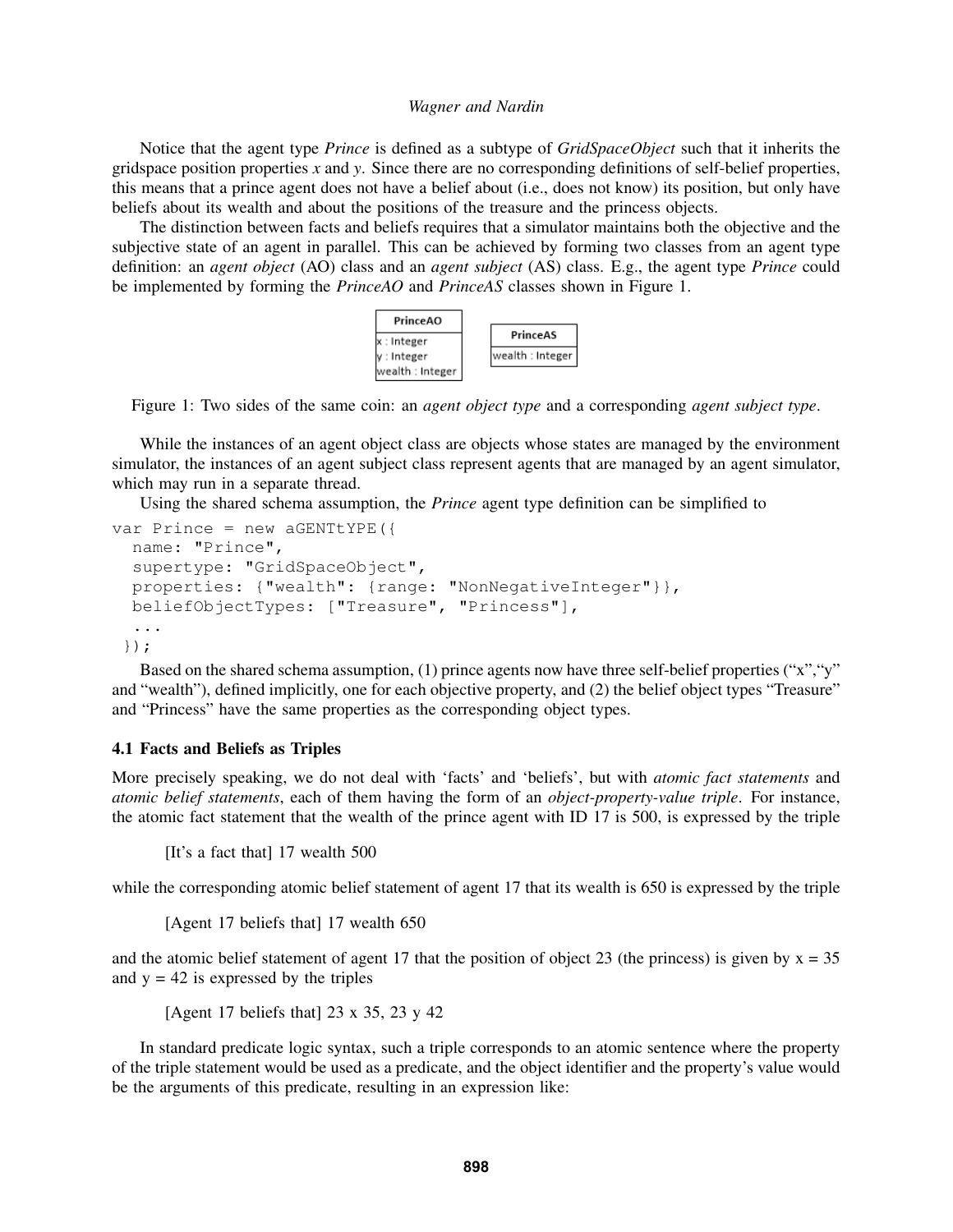[Agent 17 beliefs that] wealth( 17, 650)

The formal logic language RDF defined by the W3C supports the use of triples along with multiple vocabularies. The RDF query language SPARQL (W3c 2013) allows expressing queries about information triples. It seems to be a natural choice for expressing queries about the beliefs of other agents in ASK messages.

## 4.2 Perfect Information Agents

A *perfect information (PI)* agent has complete and correct information about itself and about all objects that it knows.

The *Prince* agent type can be defined as a PI agent type in the following way:

```
var Prince = new aGENTtYPE({
  name: "Prince",
  supertype: "GridSpaceObject",
  properties: {"wealth": {range: "NonNegativeInteger"}},
 hasPerfectInformation: true,
  ...
 });
```
This definition implies that all objective properties are duplicated as self-belief properties and all self-belief slots have the same values as the corresponding fact slots, which requires to synchronize the information state of a PI agent with its objective state maintained by the environment simulator.

### 4.3 Discrepancies between Facts and Corresponding Beliefs

In general, we can have various types of discrepancies between facts and corresponding beliefs. The first issue is the possibility to use different vocabularies to express belief statements about the same fact. Assuming shared vocabularies, we still have the possibility of discrepancies between facts and corresponding beliefs with respect to (1) the completeness of beliefs and (2) the actual and the believed value of a property.

There are several types of possible discrepancies arising from different vocabularies being used. Agents may use different names for object types and/or properties, and they may use different identifiers for objects. There are also the issues of *schema incompleteness* and *non-correspondence*. Schema incompleteness concerns the possibility that not all object types and properties (as defined objectively for the environment of a simulation model) have a corresponding name in the vocabulary of an agent. Non-correspondence refers to the possibility that some of the object type and/or property names used by an agent do not correspond to a real object type or property.

However, in many cases, models abstract away from these possible discrepancies, using the perfect information assumption, the shared schema assumption or at least the shared vocabulary assumption.

## 5 THE PERCEPTION-ACTION CYCLE

An agent may perceive objects or events in its environment. One may distinguish between a passive and an active form of perception. Passive perception takes place asynchronously while an agent is busy or idle, while active perception requires the agent to perform a perceptive action or activity (like issuing a query about its neighborhood).

The A/OEM&S paradigm is based on a simple model of perception where passive perceptions take the form of (instantaneous) perception events and active perception consists of querying the environment simulator. In general, agents are exposed to perception events and react in response to them.

Conceptually, an incoming message event, caused by another agent sending the message, can be viewed as a special type of perception event. Likewise, a communication action, which is an outgoing message event, can be viewed as a special type of action event. However, for simplicity, in the A/OEM&S language,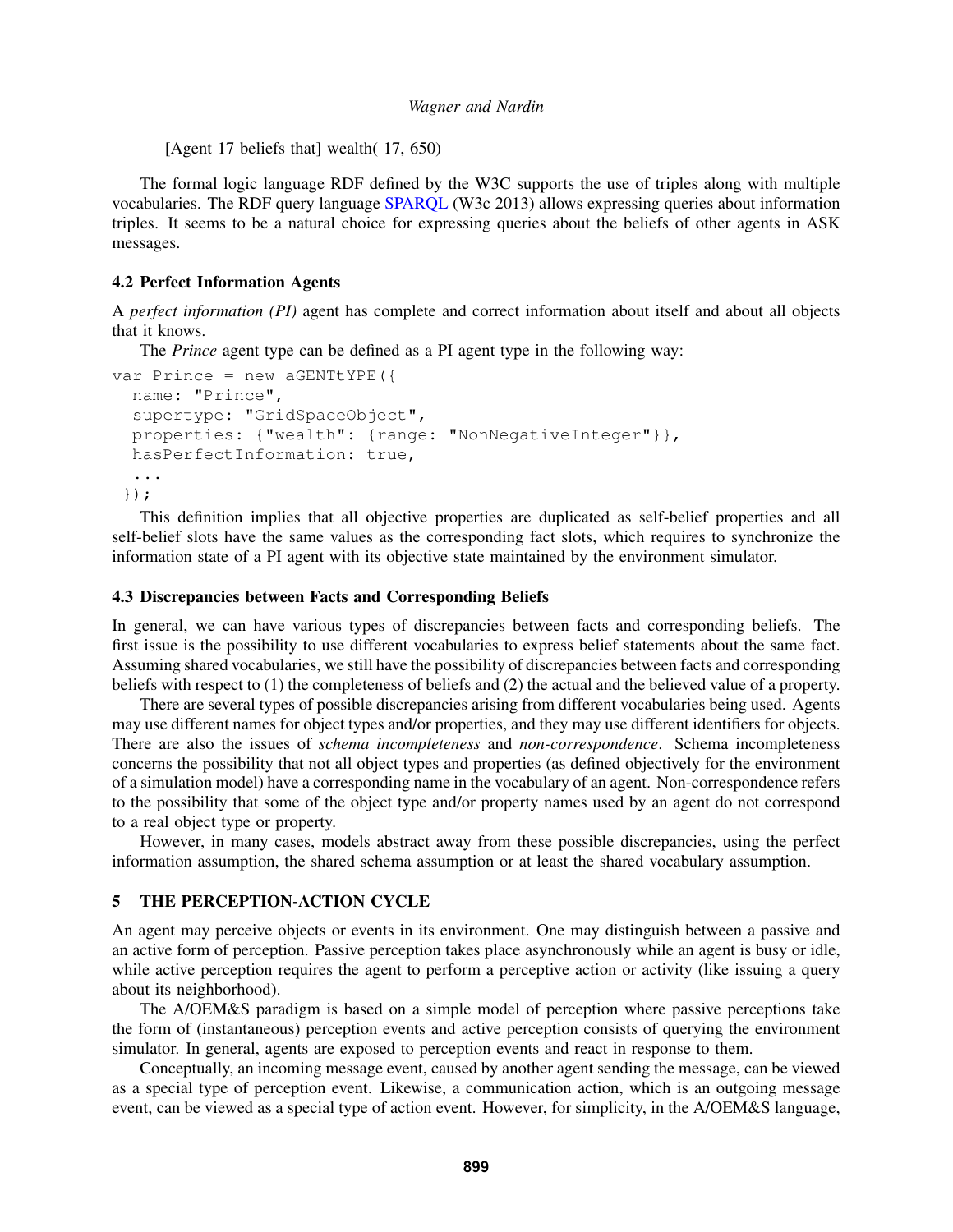we will neither subsume incoming message events and non-communicative perception events under a general concept of perception events, nor outgoing message events and non-communicative action events under a general concept of action events. In A/OEM&S, the term "perception event" refers to non-communicative perception events, and the term "action event" refers to non-communicative action events (see Figure 2).



Figure 2: Elements of perception and action.

In the case of physical agents, like robots, (passive) perception events are created by a sensor containing an event detector, such as a *Proximity Infra-Red (PIR)* sensor, which has its output pin going high whenever it detects an infra-red emitting object (e.g., a human or a medium to large sized animal) in its reach. Active perceptions are created by querying the measurement value of a sensor containing a quality detector, such as a *DHT22* temperature and humidity sensor. The distinction between event detectors and quality detectors has been proposed in (Diaconescu and Wagner 2015).

Perception events are internal events created by the environment simulator and transmitted to an agent simulator that processes them by invoking the agent's *perception event rule* method for the type of the perception event, which represents the agent's reaction rule for this type of event.

Action events are external events created by an agent simulator and transmitted to the environment simulator, which processes them by invoking the action event type's onEvent method representing the environment simulator's event rule.

In our example scenario, the prince agent may perceive a treasure object when moving forward. In the simplest model, perception would be limited to the grid cell to which the prince has moved. When the prince agent has discovered a treasure object, it reacts by picking it up. We could have the following A-OESjs code for defining the action event type *PickUpTreasureObject* with the property *treasureObject* and an event rule:

```
var PickUpTreasureObject = new aCTIONeVENTtYPE({
  name: "PickUpTreasureObject",
  properties: {"treasureObject": "TreasureObject"},
  onEvent: function (e) {
    e.performer.wealth += e.treasureObject.value;
    sim.objects.remove( e.treasureObject.id); // destroy treasure object
  }
 });
```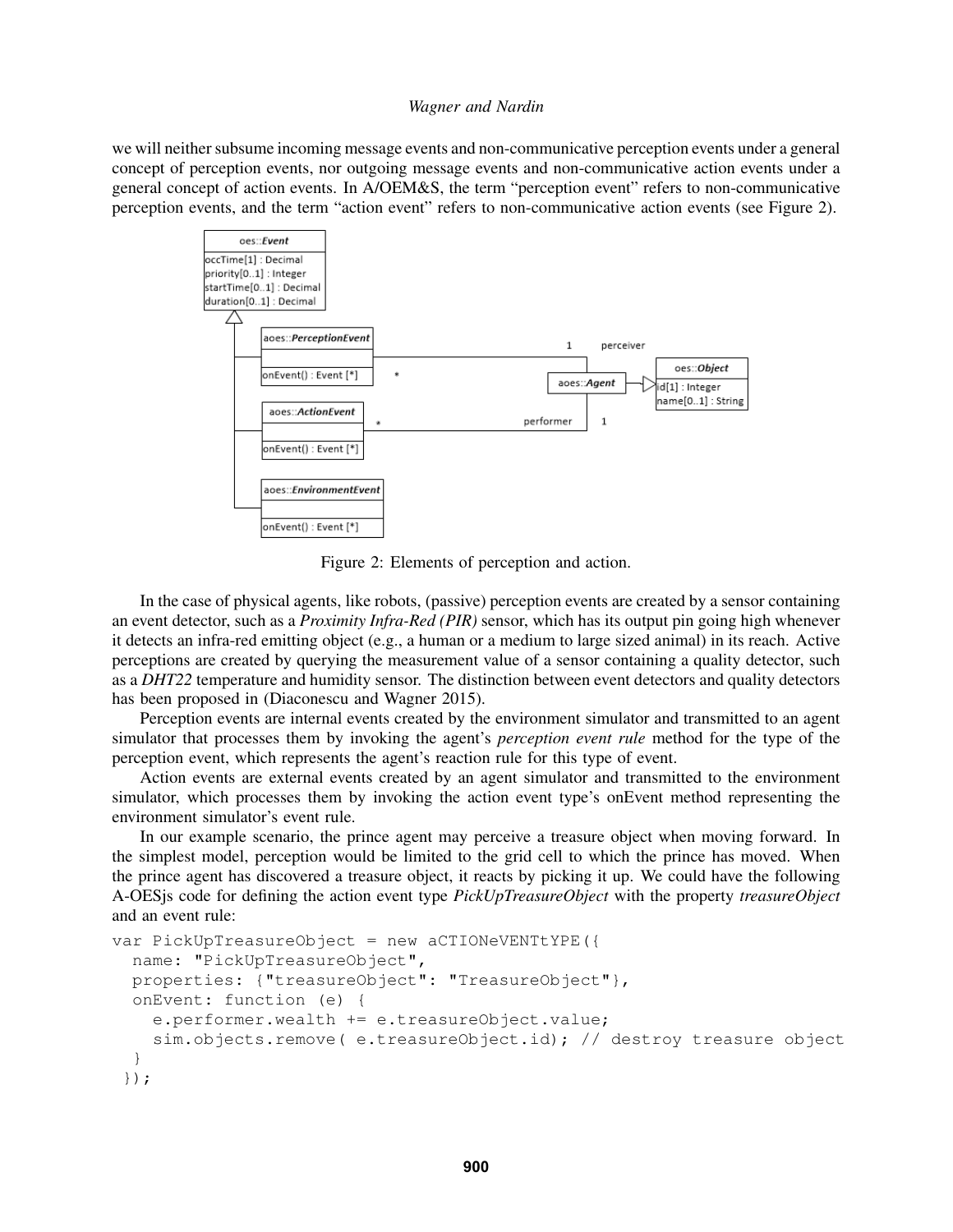The event rule of an action event type is applied by the environment simulator when it receives an action event of that type from an agent simulator. In this case the environment simulator would execute the onEvent method such that the prince agent's *wealth* attribute is incremented by the value of the treasure object, which is then destroyed (removed from the simulation).

In general, perception event types may be shared among several agent types, but in the following example *TreasureObjectRecognition* is defined as an internal perception event type within the agent type definition.

```
var Prince = new aGENTtYPE({
 name: "Prince",
  supertype: "GridSpaceObject",
 properties: {"wealth": {range: "NonNegativeInteger"}},
 beliefObjectTypes: ["Treasure", "Princess"],
  ...
 perceptionEventTypes: {
    "TreasureObjectRecognition": {
      properties: {"value": {range: Integer}}
    }
  },
 perceptionEventRules: [
    {"TreasureObjectRecognition": function (e) {
      var actionEvents = [];
      e.perceiver.wealth += e.value;
      actionEvents.push( new PickUpTreasureObject());
      return actionEvents;
   }}
  ],
 });
```
The prince agent perceives the value of a discovered treasure object and increments its *wealth* self-belief property accordingly. The simulation model may create a discrepancy between the perceived and the actual value of a treasure object by defining an event rule that creates *TreasureObjectRecognition* events with a value that deviates from the actual value.

## 6 COMMUNICATION

In general, communication between agents includes many forms of conversational message exchanges. The most fundamental type of a conversational message exchange is tell-ask-reply communication.

There are two kinds of message types:

- Ad-hoc message types: the structure and semantics of these messages types are defined for specific simulation models in the form of rules governing the processing of messages of such a type.
- Generic message types: Tell/Untell and Ask/Reply are examples of generic message types, which should be provided as built-ins in a cognitive agent simulation framework. As they refer to general speech acts, the semantics of these message types, which implies a corresponding communication protocol, should be based on speech act theory.

It is an option to define an ad-hoc message type as an extension of a generic message type.

There are two prominent agent communication language standards: FIPA and KQML, both defining standard message types with a semantics based on the philosophical *speech act* theory of Austin and Searle.

Figure 3 shows the elements of A/OEM&S message-based communication. For simplicity, we assume that all agents are using a shared vocabulary and a shared schema, as discussed in Section 4.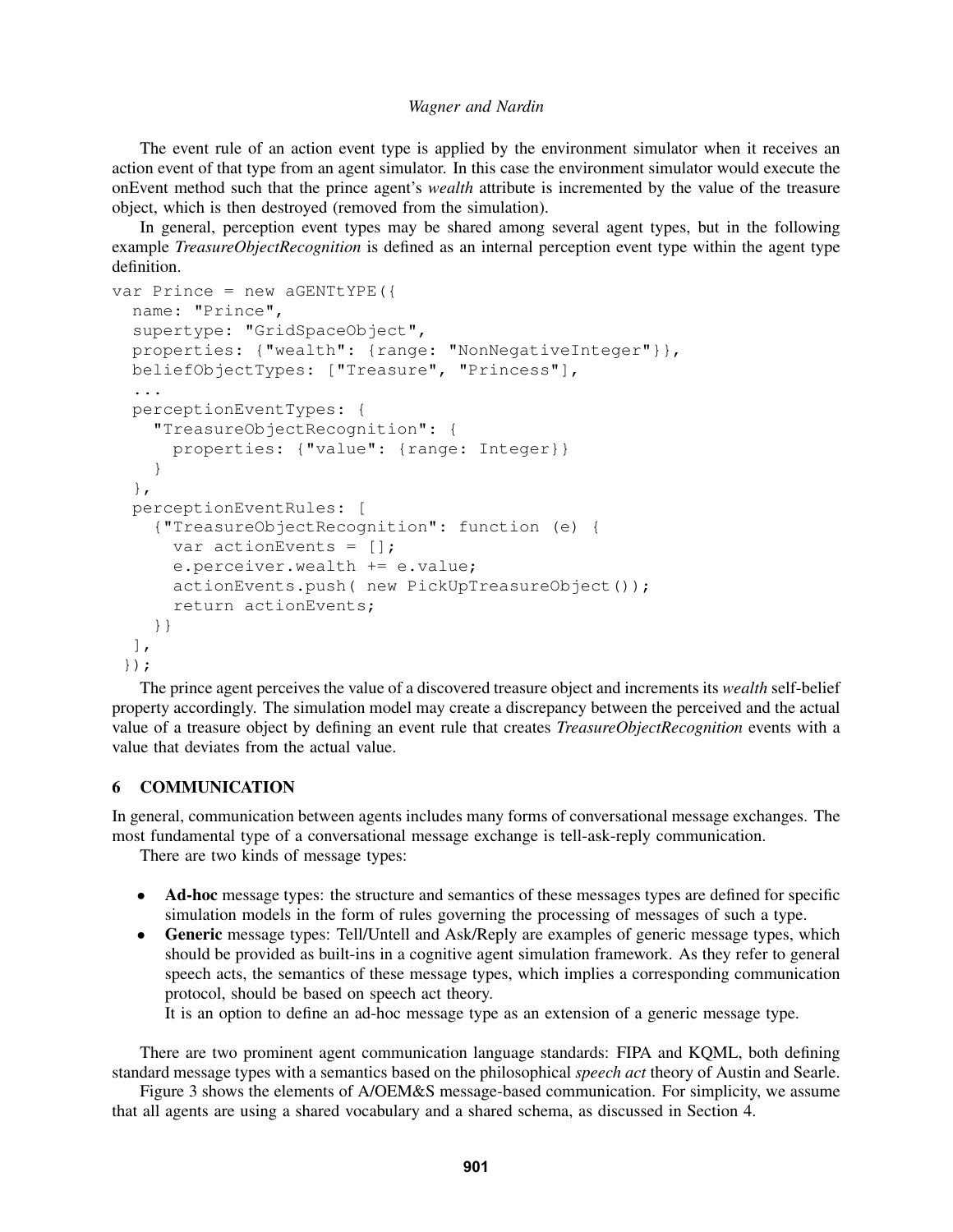*Wagner and Nardin*



Figure 3: Elements of message-based communication.

Out-message events are external events transmitted by the sender's agent simulator to the environment simulator, which transforms them to corresponding in-message events that are transmitted to the receivers' agent simulators.In-message events are internal events transmitted by the environment simulator to the receiver's agent simulator that processes them by invoking the agent's *in-message event rule* method for this message type.A communication event (see Figure 4) is a composite event consisting of an out-message event and one or more corresponding in-message events.



Figure 4: Communication as a composite event.

In our example scenario, the prince agent has to ask knights about the location of treasures, and knights have to reply with zero or more answers. Using the ad-hoc message types *AskAboutTreasureLocations* and *ReplyTreasureLocations*, we could have the following A-OESjs code:

```
var AskAboutTreasureLocations = new mESSAGEtYPE({
  name: "AskAboutTreasureLocations",
  properties: {"myTreasureLocations": {range: Array}}
});
var Prince = new aGENTtYPE({
  name: "Prince",
  supertype: "GridSpaceObject",
  properties: {"wealth": {range: "NonNegativeInteger"}},
  beliefObjectTypes: ["Treasure", "Princess"],
  outMessageTypes: ["AskAboutTreasureLocations"],
  ...
});
```
The agent type *Knight* would have to process an incoming message of type *AskAboutTreasureLocations* and respond with an outgoing message of type *ReplyTreasureLocations* according to the agent's in-message event rule for *AskAboutTreasureLocations* in-message events: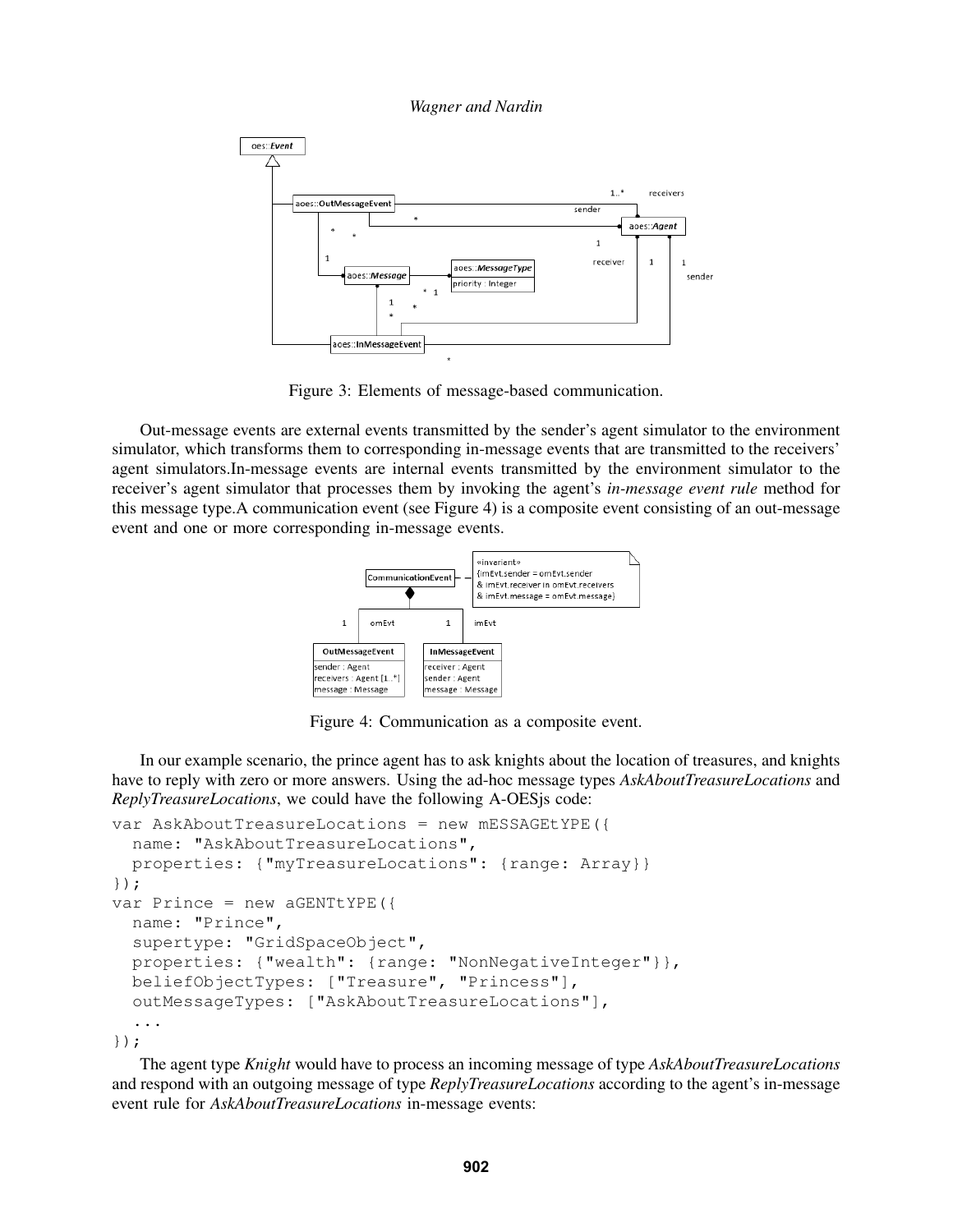```
Wagner and Nardin
```

```
var ReplyTreasureLocations = new mESSAGEtYPE({
  name: "ReplyTreasureLocations",
  properties: {"treasureLocations": {range: Array}}
 });
var Knight = new aGENTLYPE ({
  name: "Knight",
  supertype: "GridSpaceObject",
  beliefObjectTypes: ["Treasure", "Princess"],
  inMessageEventRules: [
    {"AskAboutTreasureLocations": function (e) {
      var actionEvents = [], treasureLocations = ...;
      actionEvents.push( new OutMessageEvent({
        message: new ReplyTreasureLocations( treasureLocations),
        receivers: [e.sender]
      }));
      return actionEvents;
    }}
  \mathbf{1},
  outMessageTypes: ["ReplyTreasureLocations"]
 });
```
The responding knight agent retrieves the nearby treasure locations from its belief base after it has dropped its out-dated beliefs about the treasure locations that the prince agent has already found and communicated to the knight via the *myTreasureLocations* message property.The agent's simulator transmits the *ReplyTreasureLocations* out-message event to the environment simulator, which creates a corresponding in-message event and transmits it to the asking knight agent's simulator.

# 7 CONCLUSIONS

We have shown how to define an agent-based simulation paradigm on top of the general DES paradigm OEM&S by accommodating the three most fundamental agent features: beliefs, interaction with the inanimate environment via perception and (re-)action, and inter-agent communication.In future work we plan to fully implement the A/OEM&S paradigm on the basis of the OESjs simulation framework. We also plan to extend the formal semantics of OEM&S such that it accounts for A/OEM&S.

# **REFERENCES**

Bonabeau, E. 2002. "Agent-Based Modeling: Methods and Techniques For Simulating Human Systems". *Proceedings Of The National Academy Of Sciences Of The United States Of America* 99(3):7280–7287.

- Bordini, R. H., J. F. HÜbner, and M. J. Wooldridge. 2007. Programming Multi-Agent Systems In Agentspeak *Using Jason*. 1st ed. Wiley Series In Agent Technology. Chichester: Wiley & Sons.
- Bratman, M. E., D. J. israel, and M. E.Pollack. 1988. "Plans and Resource-Bounded Practical Reasoning". *Computational Intelligence* 4(4):349–355.
- Dastani, M. 2008. "2apl: A Practical Agent Programming Language". *Autonomous Agents and Multi-Agent Systems* 16(3):214–248.
- Diaconescu, I.-M., and G. Wagner. 2015. "Modeling and Simulation Of Web-Of-Things Systems As Multi-Agent Systems". In *Proceedings Of The 2015 German Conference On Multiagent System Technologies (Mates)*, Volume 9433 of *Lecture Notes In Artificial Intelligence*, 137–153, edited by P. Muller et al.: Springer Verlag.